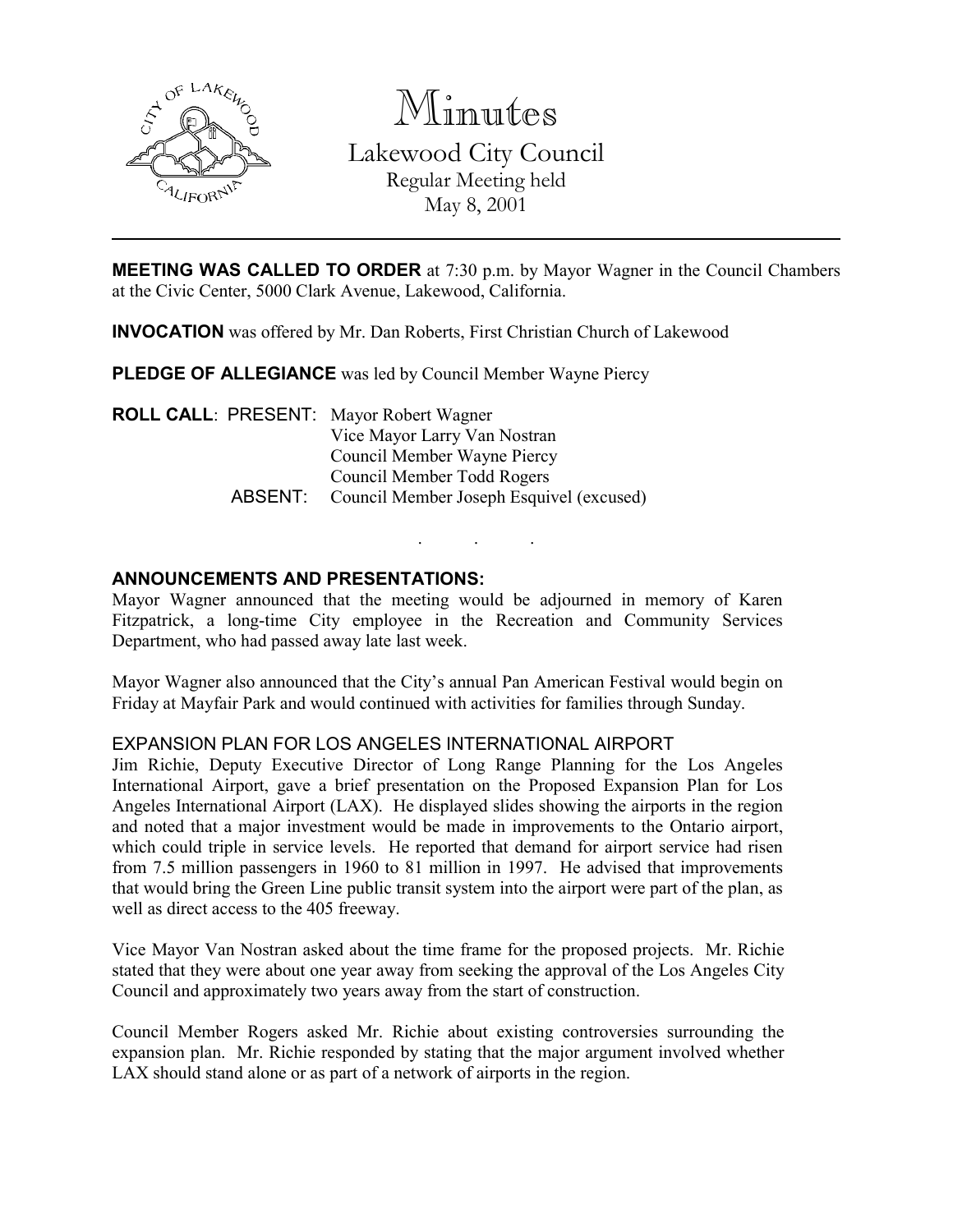EXPANSION PLAN FOR LOS ANGELES INTERNATIONAL AIRPORT - Continued Council Member Piercy inquired about the connection between the regional airports. Mr. Richie responded by stating that they owned and operated all of the airports shown on his slides.

Mayor Wagner questioned Mr. Richie about a statement that the proposal would yield less than what SCAG (Southern California Association of Governments) had determined was the fair share for LAX. Mr. Richie responded by stating that the regional transportation plan developed by SCAG showed that the fair share for LAX should be 98 million passengers, but that number would be too great a burden and the proposal planned to utilize the Ontario airport as a reliever facility. Mayor Wagner also asked about traffic flow problems around LAX. Mr. Richie stated that the concern was that passengers from outlying areas would cause freeway congestion and that the best solution was to encourage the development of a regional airport facility to the south east.

Council Member Rogers inquired if there were any plans for the Long Beach airport to assume any more of the passenger load. Mr. Richie stated that many carriers were reluctant to go into Long Beach because of the limitations on the number of flights, but that Long Beach was being considered for use as a satellite parking and remote baggage check-in site.

. . .

#### ROUTINE ITEMS:

VICE MAYOR VAN NOSTRAN MOVED AND COUNCIL MEMBER ROGERS SECONDED TO APPROVE ROUTINE ITEMS 1 THROUGH 6.

- RI-1 Approval of Minutes of the Meetings held April 10, 2001
- RI-2 Approval of Personnel Transactions
- RI-3 Approval of Registers of Demands dated April 19, and April 26, 2001
- RI-4 RESOLUTION NO. 2001-16; A RESOLUTION OF THE CITY COUNCIL OF THE CITY OF LAKEWOOD DIRECTING THE PREPARATION OF A REPORT OF DELINQUENT FEES FOR GARBAGE, WASTE AND REFUSE COLLECTION AND DISPOSAL WITHIN THE CITY OF LAKEWOOD AND SETTING A PUBLIC HEARING THEREON FOR JULY 24, 2001
- RI-5 Amendment to Engineering Services Agreement with Toft Wolff Farrow, Inc., Electrical Service at North Mae Boyar Park
- RI-6 RESOLUTION NO. 2001-17; A RESOLUTION OF THE CITY OF LAKEWOOD RATIFYING AGREEMENT FOR ACQUISITION OF REAL PROPERTY IN CITY OF LAKEWOOD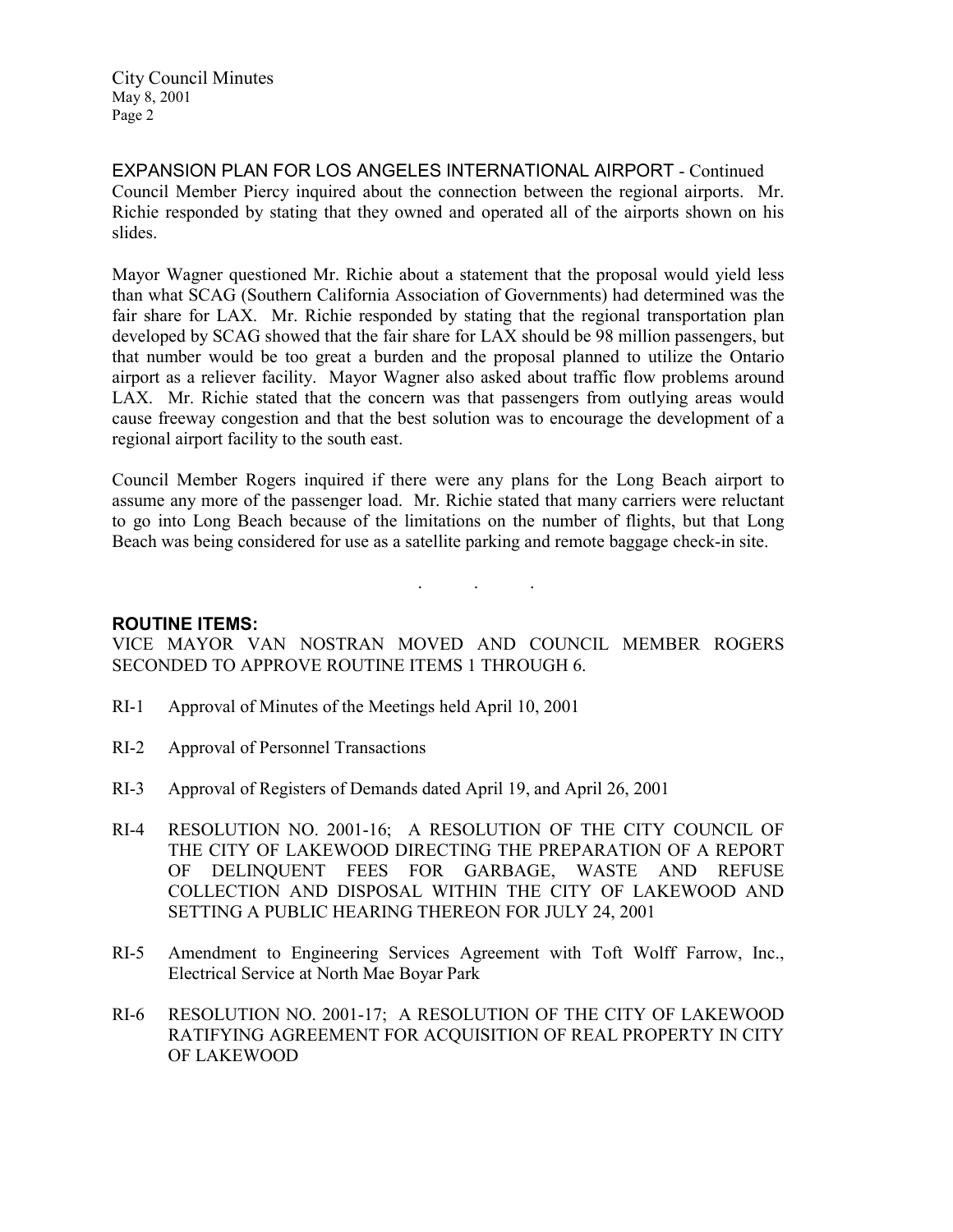#### ROUTINE ITEMS: Continued

UPON ROLL CALL VOTE, THE MOTION WAS APPROVED:

AYES: COUNCIL MEMBERS: Piercy, Van Nostran, Rogers and Wagner NAYS: COUNCIL MEMBERS: None ABSENT: COUNCIL MEMBERS: Esquivel

# 1.1 • PERMIT APPLICATIONS FOR THE SALE OF FIREWORKS

Larry Schroeder, Director of Finance, gave a brief oral presentation based on the memorandum contained in the agenda packet and stated that permits for the sale of "safe and sane" fireworks were available to nonprofit associations or corporations organized primarily for patriotic, veteran, civic betterment, religious, welfare, youth or charitable purposes. He advised that 36 such organizations had complied with all the necessary requirements and recommended that they be issued permits for temporary fireworks stands.

 $\mathbf{r}$  . The set of the set of  $\mathbf{r}$ 

Mayor Wagner stated that it seemed that there was a substantial increase in the number of permit requests and of those from little-known organizations. He stated that the original intent in providing for the continuing sale of safe-and-sane fireworks was to provide local community and charitable groups with the opportunity to raise funds and that we seemed to be straying from that purpose. He stated he felt it was time to consider modification to the ordinance governing the process and suggested a session be scheduled in the near future to study this topic and re-establish the City Council's original intent.

Mayor Wagner opened the public hearing at 8:10 p.m. and called for anyone in the audience wishing to address the City Council on this matter. There was no response.

COUNCIL MEMBER PIERCY MOVED AND VICE MAYOR VAN NOSTRAN SECONDED TO APPROVE THE PERMITS AS LISTED IN STAFF'S REPORT. UPON ROLL CALL VOTE, THE MOTION WAS APPROVED:

AYES: COUNCIL MEMBERS: Piercy, Van Nostran, Rogers and Wagner NAYS: COUNCIL MEMBERS: None ABSENT: COUNCIL MEMBERS: Esquivel

# 1.2 • ACTION PLAN FOR FY 2001 AND AMENDMENT TO THE CITIZENS PARTICIPATION PLAN

. . .

Chuck Ebner, Director of Community Development, gave a brief oral presentation based on the memorandum contained in the agenda packet and stated the City would received \$75l,022 in funding through the Federal Community Development Block Grant Program. The funds were allocated so that not less than 70 percent were to be utilized to benefit low- and moderate-income persons. He briefly reviewed the goals and proposed activities contained in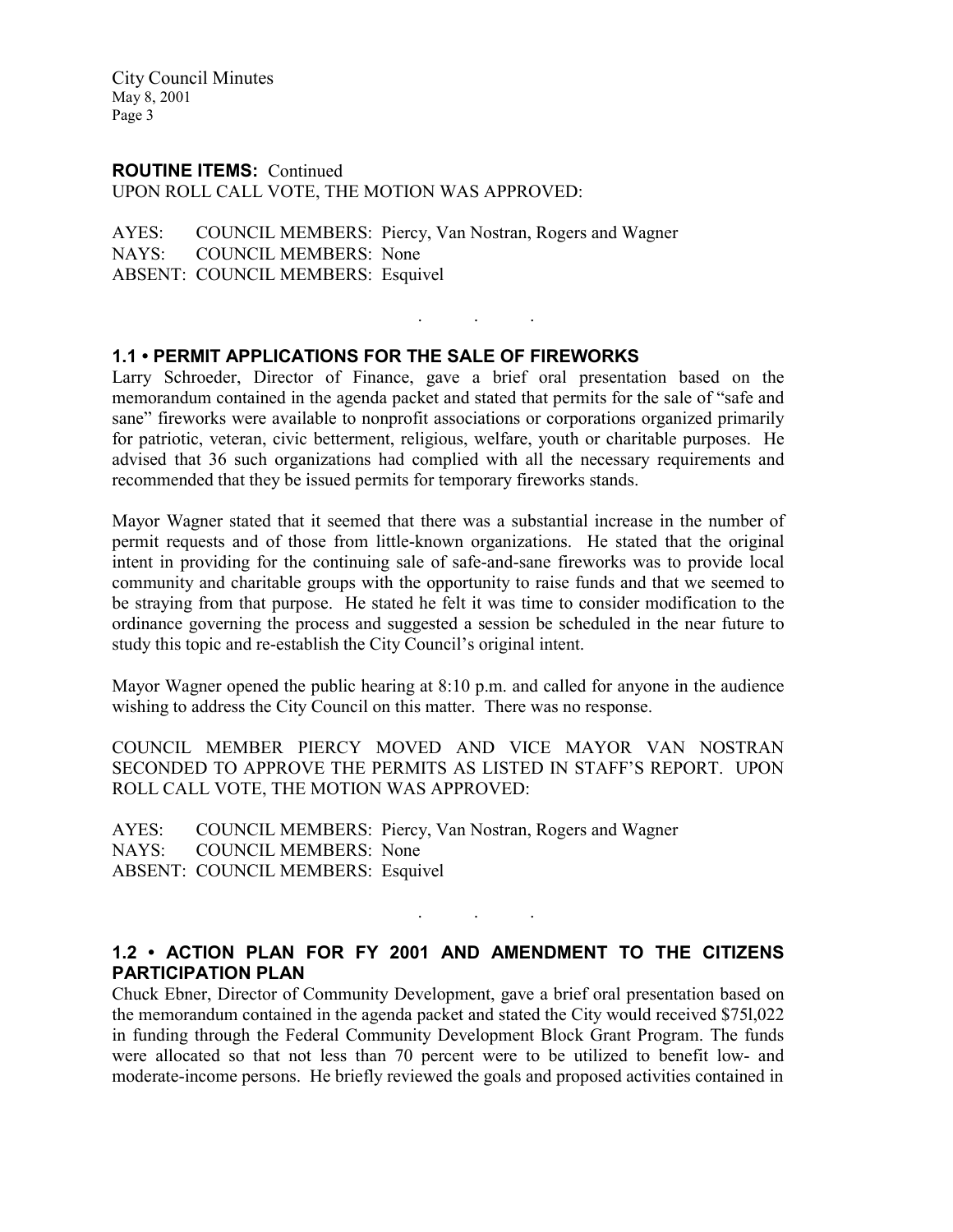## 1.2 • ACTION PLAN AND AMENDMENT TO THE CITIZENS PARTICIPATION PLAN - Continued

the Action Plan. He also reported that an amendment to the Citizen Participation Plan was proposed that would modify the definition of a substantial change. It was the recommendation of staff that the City Council approve the FY 2001 Action Plan and the Citizen Participation Plan and authorize the City Manager to submit the CDBG funding application along with the required CDBG certifications.

Mayor Wagner opened the public hearing at 8:16 p.m. and called for anyone in the audience wishing to address the City Council on this matter. There was no response.

COUNCIL MEMBER ROGERS MOVED AND COUNCIL MEMBER PIERCY SECONDED TO APPROVE STAFF'S RECOMMENDATION. UPON ROLL CALL VOTE, THE MOTION WAS APPROVED:

AYES: COUNCIL MEMBERS: Piercy, Van Nostran, Rogers and Wagner NAYS: COUNCIL MEMBERS: None ABSENT: COUNCIL MEMBERS: Esquivel

# 3.1 • APPOINTMENT TO SOUTHEAST WATER COALITION

Mayor Wagner announced that Council Member Rogers had indicated his willingness to serve as the City of Lakewood's representative to the Southeast Water Coalition.

. . .

MAYOR WAGNER MOVED AND COUNCIL MEMBER PIERCY SECONDED TO APPROVE THE APPOINTMENT OF COUNCIL MEMBER TODD ROGERS TO THE SOUTHEAST WATER COALITION. UPON ROLL CALL VOTE, THE MOTION WAS APPROVED:

AYES: COUNCIL MEMBERS: Piercy, Van Nostran, Rogers and Wagner NAYS: COUNCIL MEMBERS: None ABSENT: COUNCIL MEMBERS: Esquivel

# 3.2 • SUBMISSION OF GRANT FUNDING APPLICATION FOR THE CAREER CRIMINAL APPREHENSION PROGRAM FOLLOWUP GRANT

 $\mathcal{L}^{\mathcal{L}}$  . The set of  $\mathcal{L}^{\mathcal{L}}$  , and  $\mathcal{L}^{\mathcal{L}}$ 

Deputy City Manager Sandi Ruyle gave a brief oral presentation based on the memorandum contained in the agenda packet and reported that a one-time grant was available to the City as a previous recipient of a Career Criminal Apprehension Program Grant. The original grant funds were used for the Crime Analysis Unit at the Lakewood Sheriff's Station and the \$300,000 follow-up grant would be dedicated to upgrade equipment, including computer equipment, used by the Crime Analysis Unit. It was the recommendation of staff that the City Council adopt Resolution No. 2001-18 authorizing the City Manager to submit the grant application and Certification of Assurances of Compliance to the Office of Criminal Justice Planning and to authorize the Mayor to execute the agreement.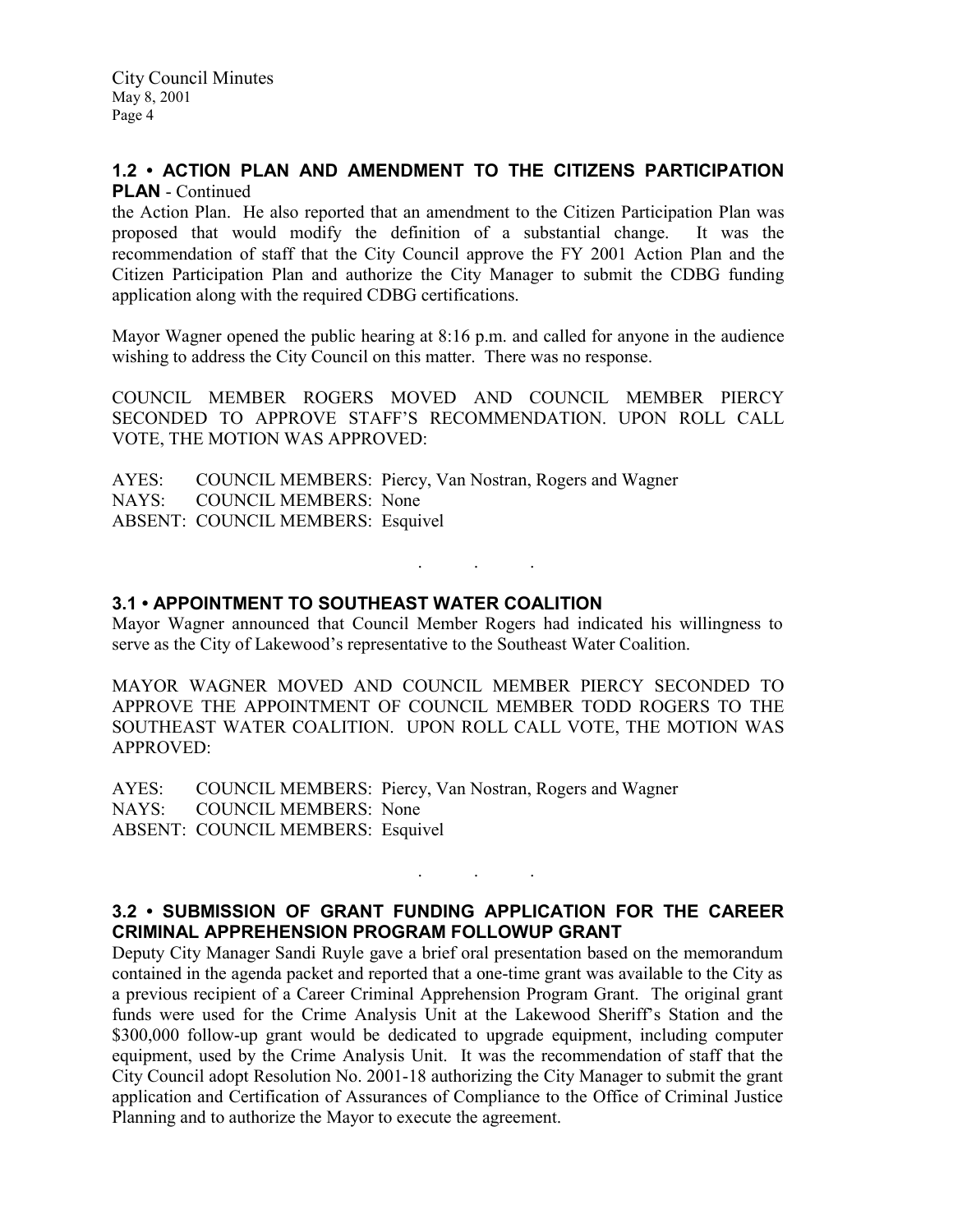3.2 • SUBMISSION OF GRANT FUNDING APPLICATION FOR THE CAREER CRIMINAL APPREHENSION PROGRAM FOLLOWUP GRANT - Continued RESOLUTION NO. 2001-18; A RESOLUTION OF THE CITY COUNCIL OF THE CITY OF LAKEWOOD APPROVING CCAP GRANT AWARD PROPOSAL

VICE MAYOR VAN NOSTRAN MOVED AND COUNCIL MEMBER PIERCY SECONDED TO ADOPT RESOLUTION NO. 2001-18

Council Member Rogers stated he was familiar with the program and verified with staff that the proposed uses would meet the requirements of the Office of Criminal Justice Planning.

Mayor Wagner thanked the Sheriff's Department for their participation in the program and the success it had shown. He also commended Ms. Ruyle for her involvement in the process.

UPON ROLL CALL VOTE, THE MOTION WAS APPROVED:

AYES: COUNCIL MEMBERS: Piercy, Van Nostran, Rogers and Wagner NAYS: COUNCIL MEMBERS: None ABSENT: COUNCIL MEMBERS: Esquivel

3.3 • AGREEMENT FOR ENGINEERING SERVICES FOR WELL SITING STUDY

. . .

Director of Public Works Lisa Rapp gave a brief oral presentation based on the memorandum contained in the agenda packet and reported that during the rehabilitation of Well #13 last October, the well failed and now needed to be replaced with a new well. The first step in that process was to have a qualified engineering firm conduct a siting study. The City had received proposals from two qualified firms and upon review, had selected Boyle Engineering Corporation as the firm best suited to the City's needs for this project. It was the recommendation of staff that the City Council approve the agreement with Boyle Engineering Corporation for the completion of the well siting study in an amount not to exceed \$16,000.

COUNCIL MEMBER PIERCY MOVED AND COUNCIL MEMBER ROGERS SECONDED TO APPROVE STAFF'S RECOMMENDATION. UPON ROLL CALL VOTE, THE MOTION WAS APPROVED:

AYES: COUNCIL MEMBERS: Piercy, Van Nostran, Rogers and Wagner NAYS: COUNCIL MEMBERS: None ABSENT: COUNCIL MEMBERS: Esquivel

At 8:27 p.m., the Regular Meeting of the City Council was recessed for the Meetings of the Lakewood Redevelopment Agency and Lakewood Housing Authority. At 8:32 p.m., the City Council Meeting was reconvened.

. . .